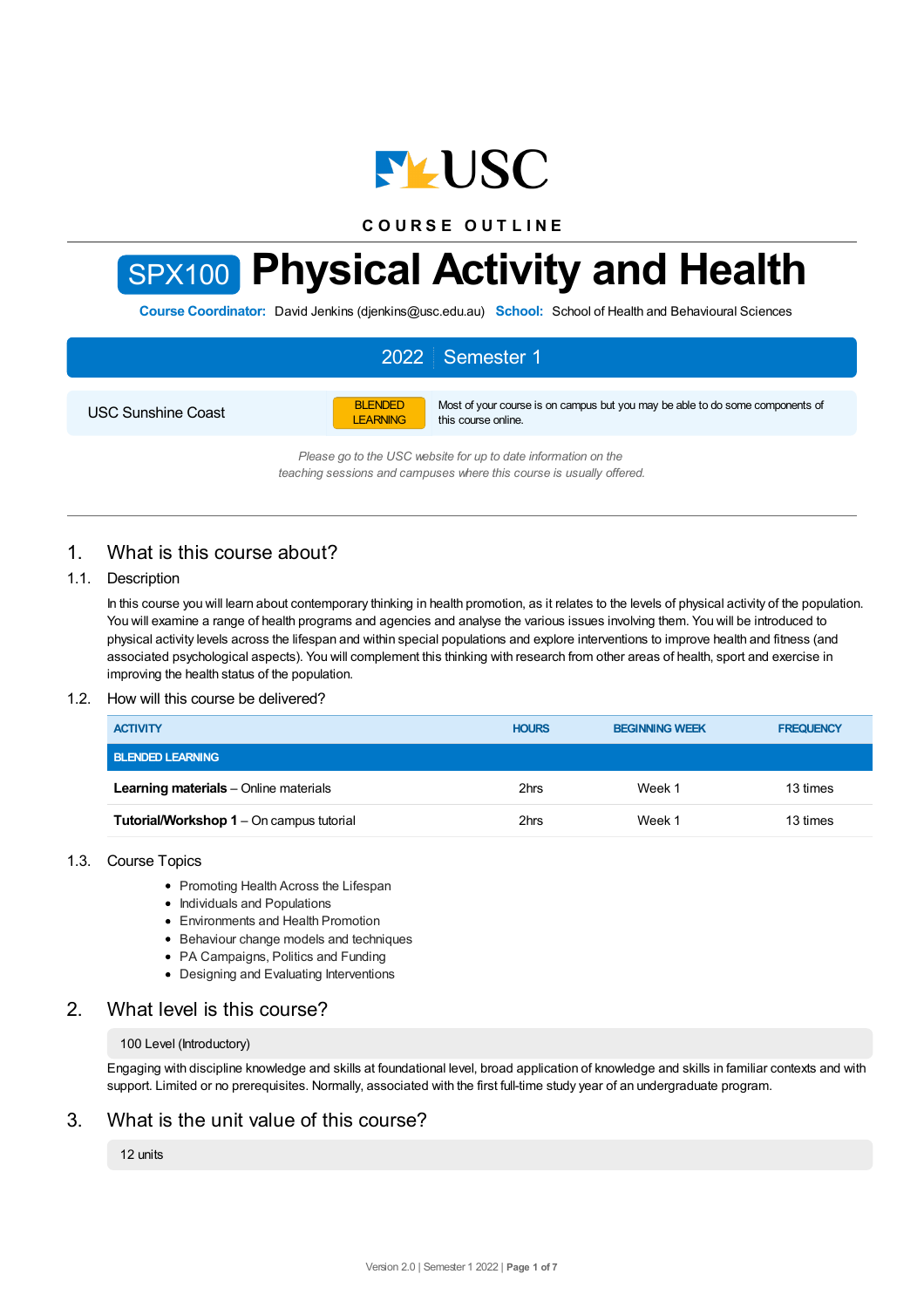# 4. How does this course contribute to my learning?

|                  | <b>COURSE LEARNING OUTCOMES</b>                                                                                                                                                                                                                                                 | <b>GRADUATE QUALITIES</b>                                                 |
|------------------|---------------------------------------------------------------------------------------------------------------------------------------------------------------------------------------------------------------------------------------------------------------------------------|---------------------------------------------------------------------------|
|                  | On successful completion of this course, you should be able to                                                                                                                                                                                                                  | Completing these tasks<br>successfully will contribute to<br>you becoming |
|                  | Describe the roles of Exercise Scientists in the broad structure and success of the Australian<br>health system.                                                                                                                                                                | Engaged                                                                   |
|                  | Explain the role of sedentary behaviour and physical activity in the aetiology, prevention and<br>management of chronic conditions, mental health and disability.                                                                                                               | Knowledgeable                                                             |
| $\left(3\right)$ | Describe the potential impact of public policy on promoting physical activity and reducing<br>sedentary behaviour in diverse populations and identify agencies involved in the promotion of<br>physical activity and identify potential partners to assist with this promotion. | Empowered                                                                 |
|                  | Apply and evaluate population-level recommendations and Australian guidelines for optimising<br>physical activity and reducing sedentary behaviour across the lifespan.                                                                                                         | Empowered                                                                 |
| (5)              | Relate the benefits and risks of physical activity and apply evidence-based principles to<br>recommend appropriate levels of physical activity for diverse populations.                                                                                                         | Engaged                                                                   |
| 6 <sup>°</sup>   | Identify and assess populations at risk of insufficient physical activity or sedentary behaviour to<br>inform development of appropriate recommendations and/or interventions.                                                                                                  | Creative and critical thinker                                             |

Refer to the USC [Glossary](https://www.usc.edu.au/about/policies-and-procedures/glossary-of-terms-for-policy-and-procedures) of terms for definitions of "pre-requisites, co-requisites and anti-requisites".

5.1. Pre-requisites

Not applicable

5.2. Co-requisites

Not applicable

5.3. Anti-requisites

PUB104

5.4. Specific assumed prior knowledge and skills (where applicable)

Not applicable

# 6. How am Igoing to be assessed?

6.1. Grading Scale

Standard Grading (GRD)

High Distinction (HD), Distinction (DN), Credit (CR), Pass (PS), Fail (FL).

6.2. Details of early feedback on progress

Students will work on formative tasks toward Tasks 1 and 2 in class time and receive formative feedback on these during class. Students will be provided with example MCQ and/or short answer questions to work through in class time, formatively for the exam.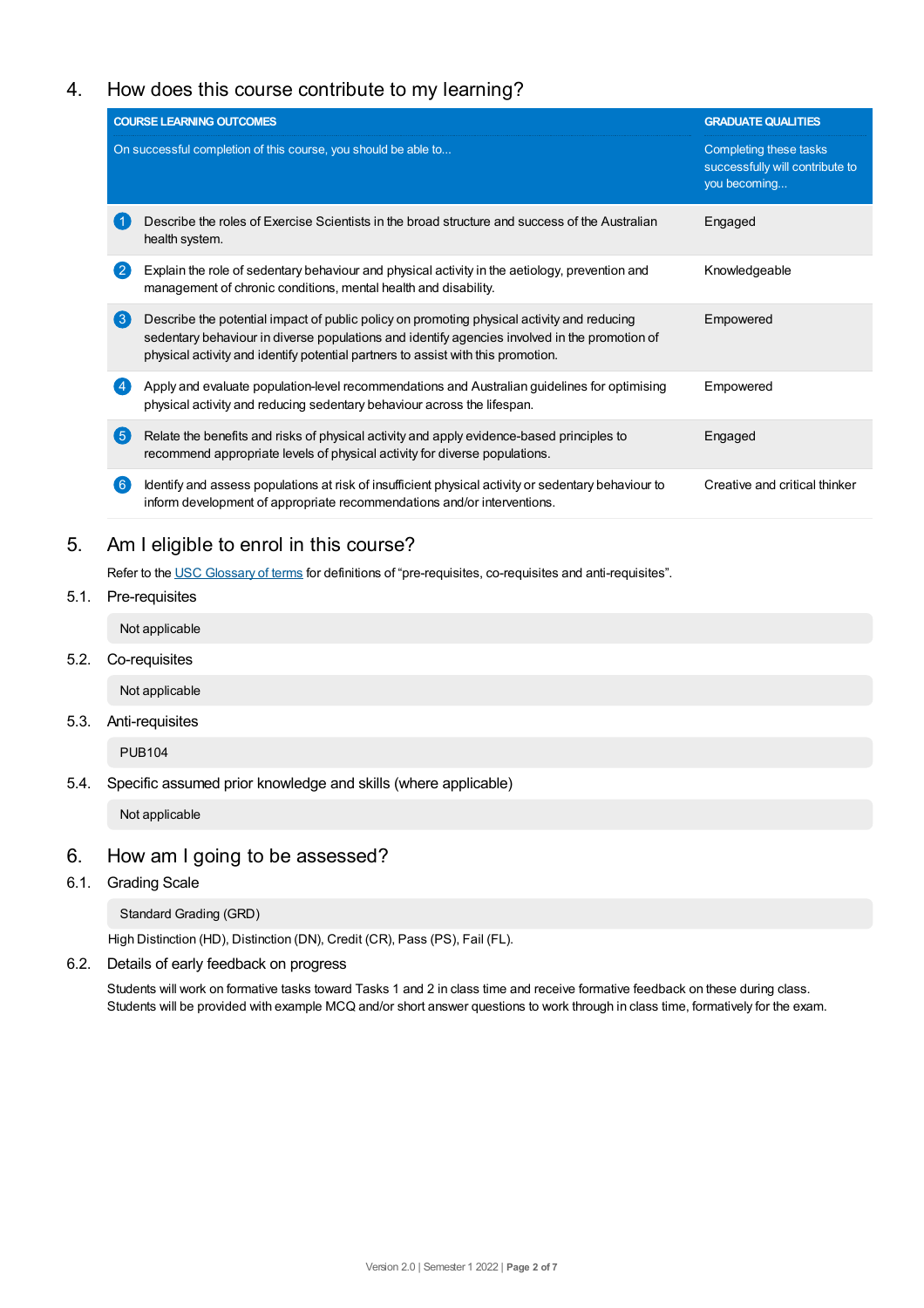## 6.3. Assessment tasks

| <b>DELIVERY</b><br><b>MODE</b> | <b>TASK</b><br>NO. | <b>ASSESSMENT</b><br><b>PRODUCT</b>     | <b>INDIVIDUAL</b><br><b>OR GROUP</b> | <b>WEIGHTING</b><br>$\%$ | <b>WHAT IS THE</b><br><b>DURATION /</b><br>LENGTH?        | <b>WHEN SHOULD I</b><br><b>SUBMIT?</b> | <b>WHERE SHOULD I</b><br><b>SUBMIT IT?</b>                                      |
|--------------------------------|--------------------|-----------------------------------------|--------------------------------------|--------------------------|-----------------------------------------------------------|----------------------------------------|---------------------------------------------------------------------------------|
| All                            | $\mathbf{1}$       | Oral and Written<br>Piece               | Group                                | 25%                      | 15 minutes<br>presentation,<br>15<br>PowerPoint<br>slides | Week 5                                 | <b>Online Assignment</b><br>Submission with<br>plagiarism check and<br>in class |
| All                            | $\mathcal{P}$      | <b>Written Piece</b>                    | Individual                           | 40%                      | 1500 words                                                | Week 12                                | Online Assignment<br>Submission with<br>plagiarism check                        |
| All                            | 3                  | Examination -<br>Centrally<br>Scheduled | Individual                           | 35%                      | 120 minutes                                               | Exam Period                            | Online Submission                                                               |

# **All - Assessment Task 1:** Monitoring and Measuring Physical activity

| <b>GOAL:</b>     | To develop skills in measuring and monitoring physical activity, and using research to identify links between physical<br>inactivity and health outcomes for specific populations                 |                                                                                                                                                                          |                                     |  |  |  |
|------------------|---------------------------------------------------------------------------------------------------------------------------------------------------------------------------------------------------|--------------------------------------------------------------------------------------------------------------------------------------------------------------------------|-------------------------------------|--|--|--|
| <b>PRODUCT:</b>  | Oral and Written Piece                                                                                                                                                                            |                                                                                                                                                                          |                                     |  |  |  |
| <b>FORMAT:</b>   | In groups of 4 or 5, student will collect and analyse data about physical activity in a specified population, and present their<br>findings in a 15 min oral presentation with Powerpoint slides. |                                                                                                                                                                          |                                     |  |  |  |
| <b>CRITERIA:</b> | No.                                                                                                                                                                                               |                                                                                                                                                                          | <b>Learning Outcome</b><br>assessed |  |  |  |
|                  |                                                                                                                                                                                                   | Explanation of the role of sedentary behaviour and physical activity in the aetiology,<br>prevention and management of chronic conditions, mental health and disability. | $\mathbf{2}$                        |  |  |  |
|                  | 2                                                                                                                                                                                                 | Relevance of evidence to identify issues in physical activity and sedentary behaviour                                                                                    | 6 <sup>°</sup>                      |  |  |  |
|                  | 3                                                                                                                                                                                                 | Effectiveness of communication of data about physical activity and links to health<br>outcomes                                                                           | $\mathbf{2}$                        |  |  |  |
|                  |                                                                                                                                                                                                   |                                                                                                                                                                          |                                     |  |  |  |

## **All - Assessment Task 2:** Health Promotion project portfolio

| <b>GOAL:</b>     | To demonstrate abilities in developing a health promotion plan to increase physical activity or reduce sedentary behaviour<br>among a specified population group. |                                                                                                                                |                                     |  |  |  |  |
|------------------|-------------------------------------------------------------------------------------------------------------------------------------------------------------------|--------------------------------------------------------------------------------------------------------------------------------|-------------------------------------|--|--|--|--|
| <b>PRODUCT:</b>  |                                                                                                                                                                   | <b>Written Piece</b>                                                                                                           |                                     |  |  |  |  |
| <b>FORMAT:</b>   |                                                                                                                                                                   | Written assignment, using a template provided.                                                                                 |                                     |  |  |  |  |
| <b>CRITERIA:</b> | No.                                                                                                                                                               |                                                                                                                                | <b>Learning Outcome</b><br>assessed |  |  |  |  |
|                  |                                                                                                                                                                   | Appropriateness of health promotion strategies to address determinants of a physical<br>inactivity in a specified population   | $\left( 6\right)$                   |  |  |  |  |
|                  | $\overline{2}$                                                                                                                                                    | Application of health promotion principles, and appropriate theories/models to design<br>health promotion strategy activities. | $(4)$ (5)                           |  |  |  |  |
|                  | 3                                                                                                                                                                 | Quality of written communication and adherence to genre                                                                        | 3 <sup>4</sup>                      |  |  |  |  |
|                  | 4                                                                                                                                                                 | Use of evidence to develop a portfolio of health promotion strategies.                                                         | $5^{\circ}$                         |  |  |  |  |
|                  |                                                                                                                                                                   |                                                                                                                                |                                     |  |  |  |  |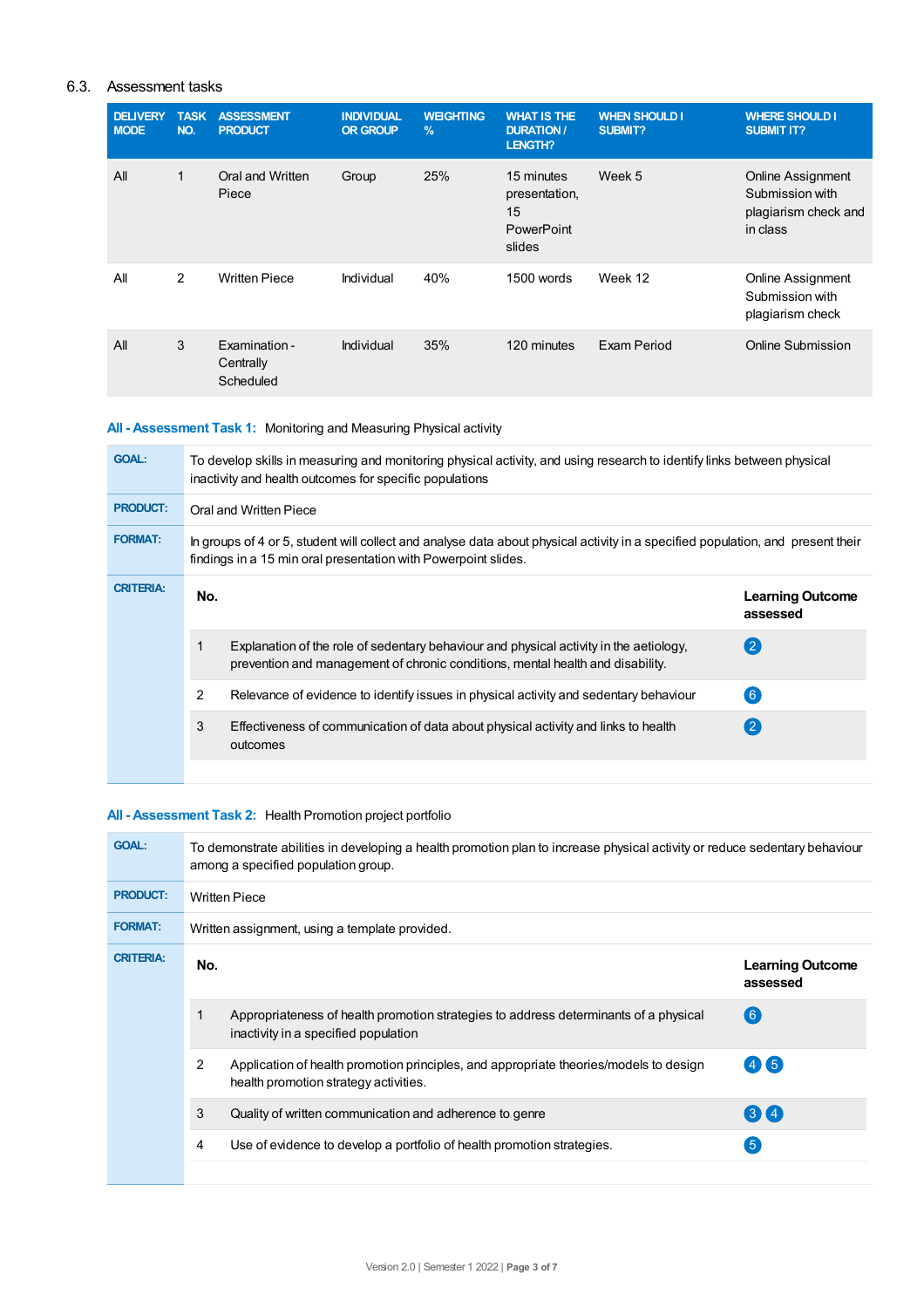## **All - Assessment Task 3:** Final Examination

| <b>GOAL:</b>     |     | To demonstrate understanding and application of knowledge about appropriate recommendations and/or interventions for<br>populations at risk of insufficient physical activity or sedentary behaviour |                                     |  |  |  |  |
|------------------|-----|------------------------------------------------------------------------------------------------------------------------------------------------------------------------------------------------------|-------------------------------------|--|--|--|--|
| <b>PRODUCT:</b>  |     | <b>Examination - Centrally Scheduled</b>                                                                                                                                                             |                                     |  |  |  |  |
| <b>FORMAT:</b>   |     | Multiple choice and short answer questions on case studies to be completed via an online, centrally scheduled<br>examination. This will be held during the final exam period.                        |                                     |  |  |  |  |
| <b>CRITERIA:</b> | No. |                                                                                                                                                                                                      | <b>Learning Outcome</b><br>assessed |  |  |  |  |
|                  |     | Description of the role of Exercise Scientists in the broad structure of the Australian health<br>system                                                                                             | -1.                                 |  |  |  |  |
|                  | 2   | Reducing sedentary behaviour across the lifespan using population-level<br>recommendations and Australian guidelines for optimising physical activity.                                               |                                     |  |  |  |  |
|                  | 3   | Recommendations of appropriate levels of physical activity for diverse populations.                                                                                                                  | (5)                                 |  |  |  |  |
|                  | 4   | Assessment of populations at risk of insufficient physical activity or sedentary behaviour<br>and development of appropriate recommendations and/or interventions                                    | (6)                                 |  |  |  |  |

# 7. Directed study hours

A 12-unit course will have total of 150 learning hours which will include directed study hours (including online if required), self-directed learning and completion of assessable tasks. Directed study hours may vary by location. Student workload is calculated at 12.5 learning hours per one unit.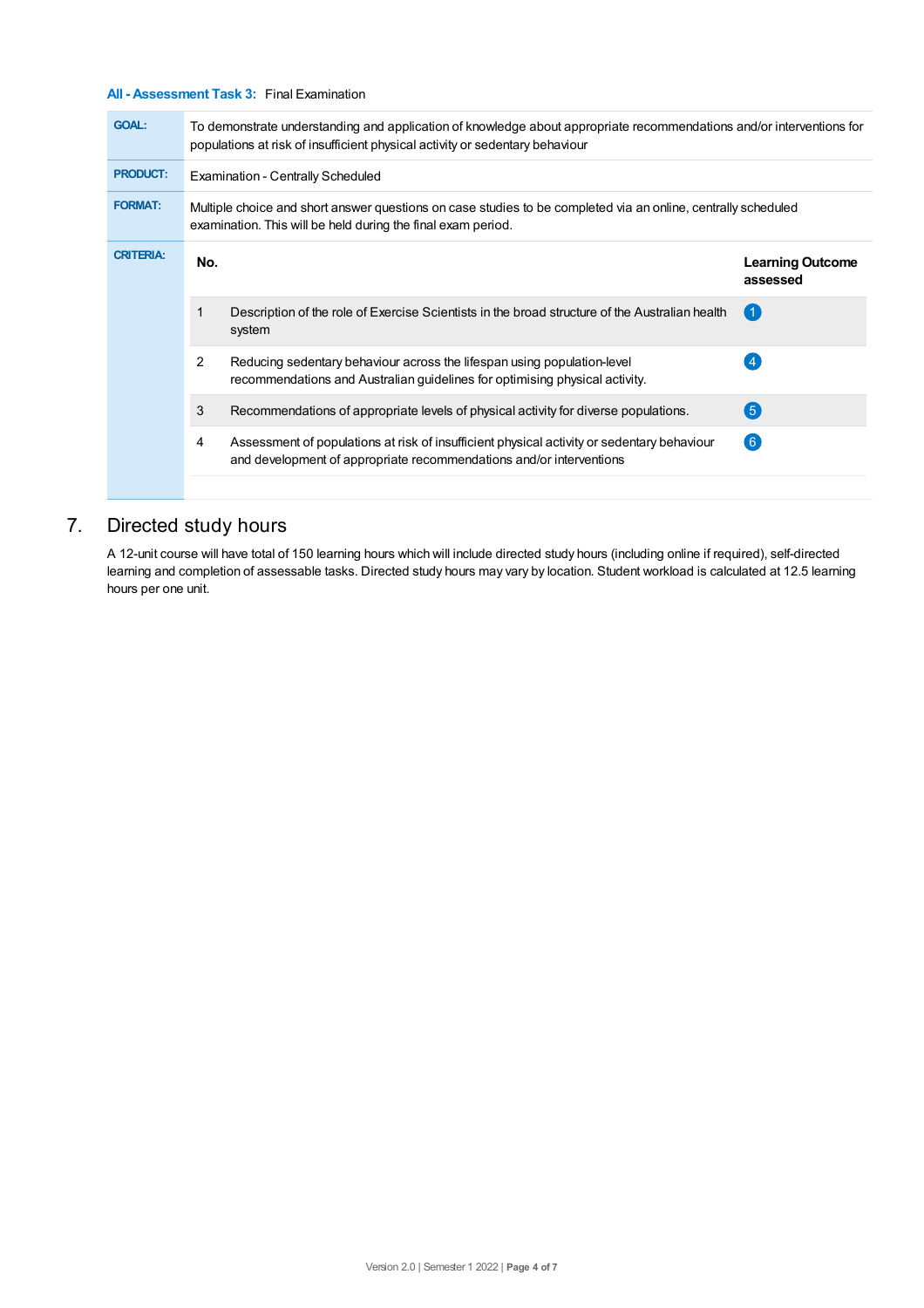# 7.1. Schedule

| PERIOD AND TOPIC | <b>ACTIVITIES</b>                                                                                                                                                          |
|------------------|----------------------------------------------------------------------------------------------------------------------------------------------------------------------------|
| Week 1           | Learning materials: Introduction to SPX100<br>Tutorial: Introduction to SPX100<br>Private Study                                                                            |
| Week 2           | Learning materials: Promoting Health Across the Lifespan<br>Tutorial: Promoting Health Across the Lifespan<br><b>Private Study</b>                                         |
| Week 3           | Learning materials: Individuals and Populations I<br>Tutorial: Individuals and Populations I<br><b>Private Study</b>                                                       |
| Week 4           | Learning materials: Individuals and Populations II<br>Tutorial: Individuals and Populations II<br><b>Private Study</b>                                                     |
| Week 5           | Learning materials: Environments and Health Promotion I<br>Tutorial: Environments and Health Promotion I<br><b>Private Study</b><br>Assessment, On-line Quiz I             |
| Week 6           | Learning materials: Environments and Health Promotion II<br>Tutorial: Environments and Health Promotion II<br><b>Private Study</b>                                         |
| Week 7           | Learning materials: Behaviour change models and techniques<br>Tutorial: Behaviour change models and techniques<br><b>Private Study</b>                                     |
| Week 8           | Learning materials: PA Campaigns, Politics and Funding<br>Tutorial: PA Campaigns, Politics and Funding<br><b>Private Study</b>                                             |
| Week 9           | Learning materials: Designing and Evaluating Interventions I<br>Tutorial: Designing and Evaluating Interventions I<br><b>Private Study</b><br>Assessment . On-line Quiz II |
| Week 10          | Learning materials: Designing and Evaluating Interventions II<br>Tutorial: Designing and Evaluating Interventions II<br>Private Study                                      |
| Week 11          | Learning materials<br>Private study                                                                                                                                        |
| Week 12          | Learning materials<br>Private study                                                                                                                                        |
| Week 13          | Learning materials: Conclusions, future directions<br>Private study                                                                                                        |

# 8. What resources do I need to undertake this course?

Please note: Course information, including specific information of recommended readings, learning activities, resources, weekly readings, etc. are available on the course Canvas site– Please log in as soon as possible.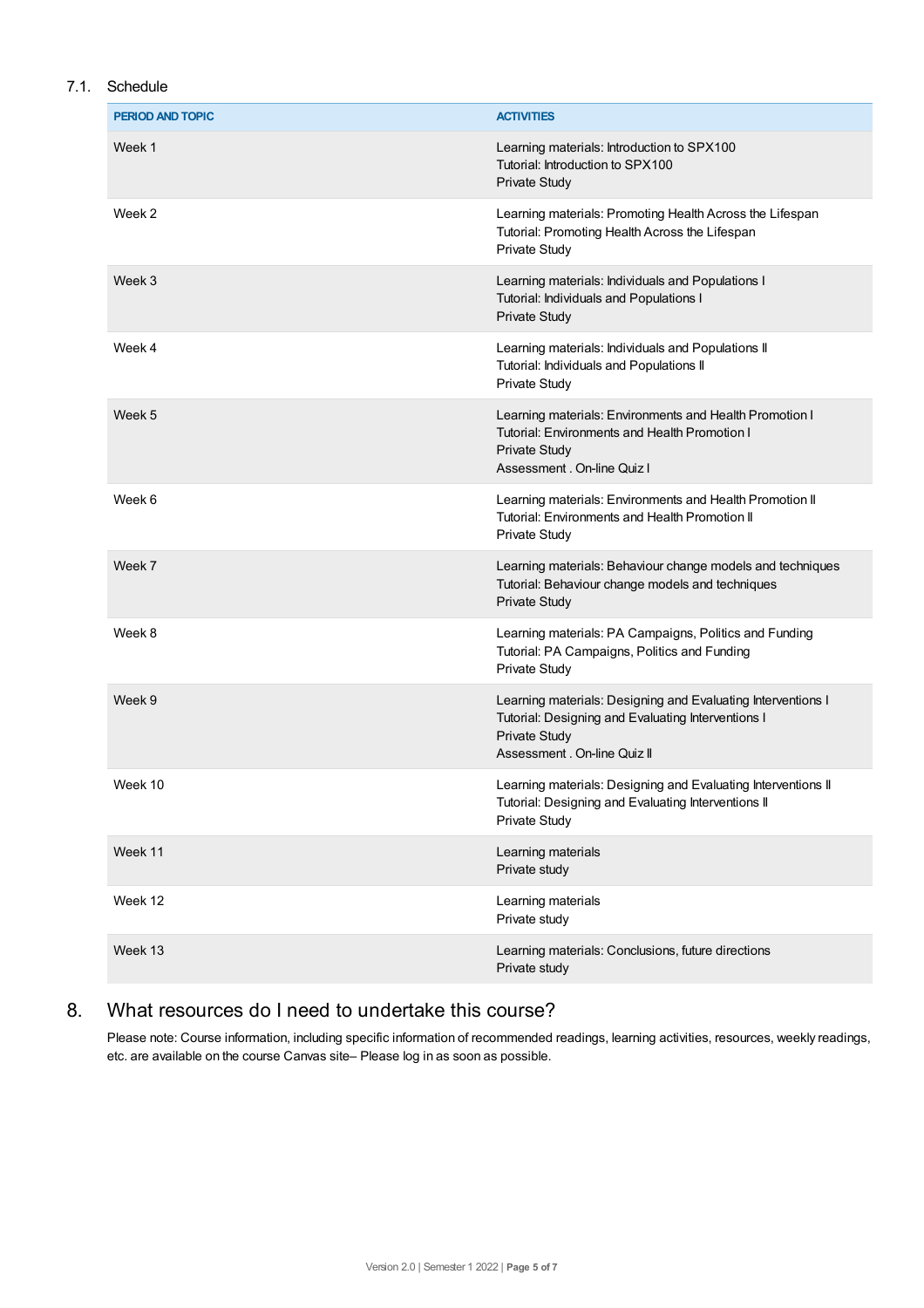#### 8.1. Prescribed text(s) or course reader

Please note that you need to have regular access to the resource(s) listed below. Resources may be required or recommended.

| <b>REQUIRED?</b> | <b>AUTHOR</b>                                    | <b>YEAR</b> | <b>TITLE</b>                                          | <b>EDITION</b>  | <b>PUBLISHER</b>      |
|------------------|--------------------------------------------------|-------------|-------------------------------------------------------|-----------------|-----------------------|
| Recommended      | Harold Kohl III, Tinker<br>Murray, Deborah Salvo | 2020        | Foundations of Physical Activity and Public<br>Health | 2nd             | <b>Human Kinetics</b> |
| Recommended      | Bouchard, C, Blair, S.N.<br>& Haskell, W.L       |             | 2012 Physical Activity and Health                     | 2nd             | <b>Human Kinetics</b> |
| Recommended      | Dishman, R., Heath, G. &<br>Lee                  |             | 2013 Physical Activity Epidemiology                   | 2 <sub>nd</sub> | Human Kinetics        |

#### 8.2. Specific requirements

Not applicable

# 9. How are risks managed in this course?

Health and safety risks for this course have been assessed as low. It is your responsibility to review course material, search online, discuss with lecturers and peers and understand the health and safety risks associated with your specific course of study and to familiarise yourself with the University's general health and safety principles by reviewing the online [induction](https://online.usc.edu.au/webapps/blackboard/content/listContentEditable.jsp?content_id=_632657_1&course_id=_14432_1) training for students, and following the instructions of the University staff.

# 10. What administrative information is relevant to this course?

#### 10.1. Assessment: Academic Integrity

Academic integrity is the ethical standard of university participation. It ensures that students graduate as a result of proving they are competent in their discipline. This is integral in maintaining the value of academic qualifications. Each industry has expectations and standards of the skills and knowledge within that discipline and these are reflected in assessment.

Academic integrity means that you do not engage in any activity that is considered to be academic fraud; including plagiarism, collusion or outsourcing any part of any assessment item to any other person. You are expected to be honest and ethical by completing all work yourself and indicating in your work which ideas and information were developed by you and which were taken from others. You cannot provide your assessment work to others. You are also expected to provide evidence of wide and critical reading, usually by using appropriate academic references.

In order to minimise incidents of academic fraud, this course may require that some of its assessment tasks, when submitted to Canvas, are electronically checked through Turnitin. This software allows for text comparisons to be made between your submitted assessment item and all other work to which Turnitin has access.

#### 10.2. Assessment: Additional Requirements

The final mark is in the percentage range 47% to 49.4% The course is graded using the Standard Grading scale. You have not failed an assessment task in the course due to academic misconduct.

#### 10.3. Assessment: Submission penalties

Tasks 1 & 2: Standard USC policy on late submission will apply Task 3: Late submission is N/A, as this is a centrally scheduled examination

#### 10.4. SafeUSC

USC is committed to a culture of respect and providing a safe and supportive environment for all members of our community. For immediate assistance on campus contact SafeUSC by phone: 07 [5430](tel:07%205430%201168) 1168 or using the [SafeZone](https://www.safezoneapp.com) app. For general enquires contact the SafeUSC team by phone 07 [5456](tel:07%205456%203864) 3864 or email [safe@usc.edu.au](mailto:safe@usc.edu.au).

The SafeUSC Specialist Service is a Student Wellbeing service that provides free and confidential support to students who may have experienced or observed behaviour that could cause fear, offence or trauma. To contact the service call 07 [5430](tel:07%205430%201226) 1226 or email [studentwellbeing@usc.edu.au](mailto:studentwellbeing@usc.edu.au).

#### 10.5. Study help

For help with course-specific advice, for example what information to include in your assessment, you should first contact your tutor, then your course coordinator, if needed.

If you require additional assistance, the Learning Advisers are trained professionals who are ready to help you develop a wide range of academic skills. Visit the Learning [Advisers](https://www.usc.edu.au/current-students/student-support/academic-and-study-support/learning-advisers) web page for more information, or contact Student Central for further assistance: +61 7 5430 2890 or [studentcentral@usc.edu.au](mailto:studentcentral@usc.edu.au).